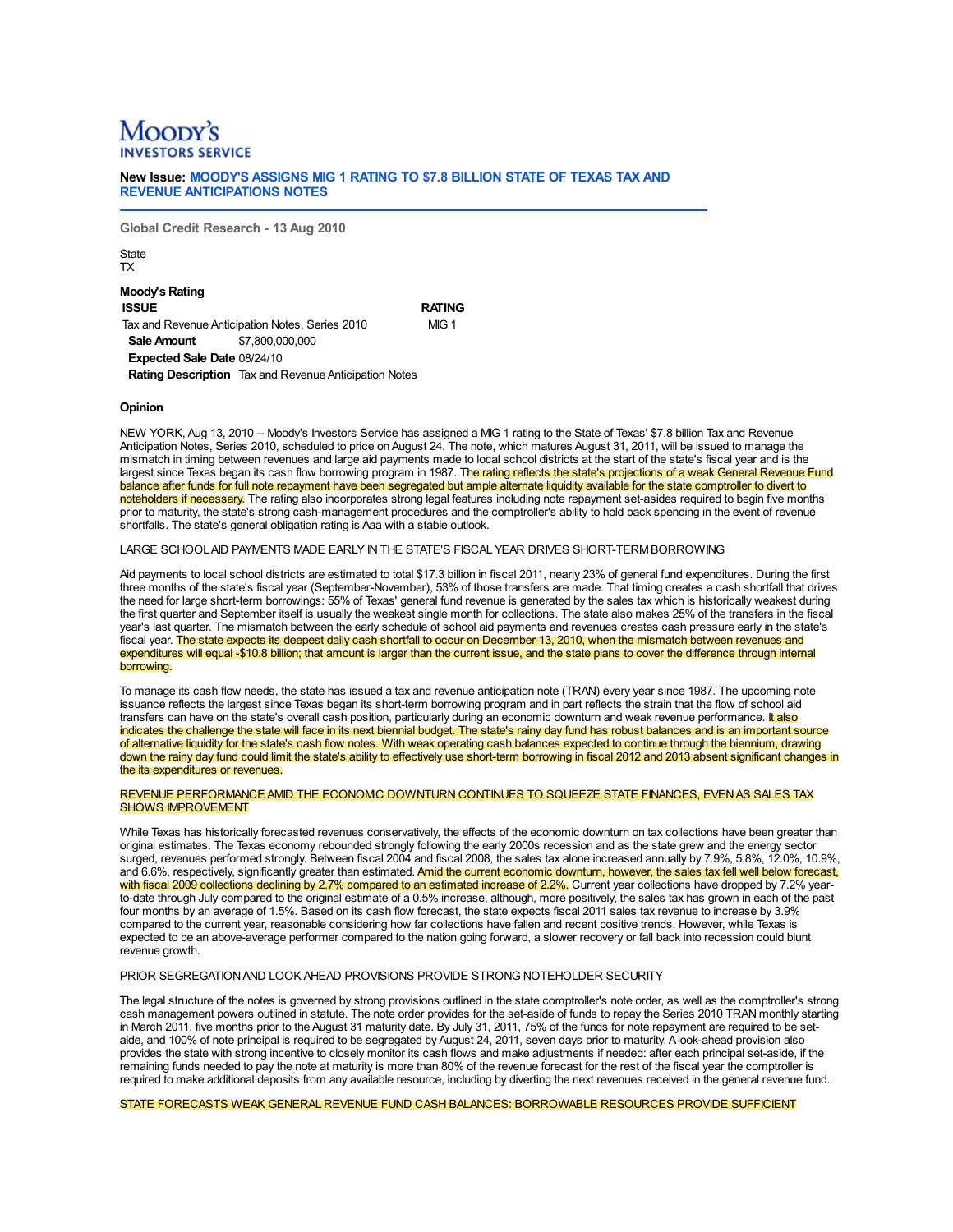#### **ALTERNATIVE LIQUIDITY**

Texas' general fund cash position has weakened as the state's revenues have continued to decline. The comptroller estimates that the August 31, 2010 unrestricted general fund ending cash balance will be -\$2.1 billion after repayment of the TRAN issued to benefit the current fiscal year, or \$975 million when including restricted general revenue accounts. That compares to the original forecast of a \$2.1 billion unrestricted and \$5.3 billion consolidated ending cash balance, respectively. For fiscal 2011, the weak cash position is forecast to continue. Following repayment of the Series 2010 TRAN, the state estimates a fiscal year-end unrestricted general fund ending balance of -\$4.5 billion and -\$1.3 billion on a consolidated basis, or -6.0% of revenue.

A key source of alternative liquidity is the state's rainy day fund, the Economic Stabilization Fund, which is estimated to end the current fiscal year with a balance of \$7.7 billion and to end fiscal 2011 with a balance of \$8.2 billion. The fund is available to use to help repay the TRAN if necessary on every day except the last day of the biennium, the same day the Series 2010 note matures. Because of that, but including approximately \$1.5 billion of other alternative resources (a variety of smaller state funds and monies in a tobacco endowment account), the fiscal year-end cash balance is only 0.2% of revenue. The cash buffer is much stronger on August 24, however, the day 100% of note repayment funds is required to be segregated, because the Economic Stabilization Fund is still an available resource. The August 24 forecasted general ending cash balance is -6.3% of revenue, but 10.9% when including all alternative liquidity. In the context of the Texas' tight cash flows, the legal structure of the note repayment mechanism and the comptroller's strong legal controls over cash management are particularly key elements of the short-term rating. We expect that the state will take all actions necessary to ensure that the set-asides are made in full and that funds for full principal repayment are segregated in advance of note maturity as required.

## MOST RECENT RATING ACTION AND PRINCIPAL METHODOLOGY

The last rating action with respect to the State of Texas was on June 11, 2010, when Aaa ratings were assigned to the state's General Obligation Refunding Bonds, Series 2010A and 2010B, issued through the Texas Public Finance Authority.

The principal methodology used in assigning the rating was "Short-Term Cash Flow Notes," published in May 2007, and available on www.moodys.com in the Rating Methodologies sub-directory under the Research & Ratings tab. Other methodologies and factors that may have been considered in the process of rating this issuer can also be found in the Rating Methodologies sub-directory on Moody's website.

#### Analysts

Nicholas Samuels Analvst Public Finance Group Moody's Investors Service

Maria Coritsidis **Backup Analyst** Public Finance Group Moody's Investors Service

### Contacts

Journalists: (212) 553-0376 Research Clients: (212) 553-1653

Moody's Investors Service 250 Greenwich Street New York, NY 10007 USA



© 2010 Moody's Investors Service, Inc. and/or its licensors and affiliates (collectively, "MOODY'S"). All rights reserved.

CREDIT RATINGS ARE MOODY'S INVESTORS SERVICE, INC.'S ("MIS") CURRENT OPINIONS OF THE RELATIVE FUTURE CREDIT RISK OF ENTITIES, CREDIT COMMITMENTS, OR DEBT OR DEBT-LIKE SECURITIES. MIS DEFINES CREDIT RISK AS THE RISK THAT AN ENTITY MAY NOT MEET ITS CONTRACTUAL, FINANCIAL OBLIGATIONS AS THEY COME DUE AND ANY ESTIMATED FINANCIAL LOSS IN THE EVENT OF DEFAULT. CREDIT RATINGS DO NOT ADDRESS ANY OTHER RISK, INCLUDING BUT NOT LIMITED TO: LIQUIDITY RISK, MARKET VALUE RISK, OR PRICE VOLATILITY. CREDIT RATINGS ARE NOT STATEMENTS OF CURRENT OR HISTORICAL FACT. CREDIT RATINGS DO NOT CONSTITUTE INVESTMENT OR FINANCIAL ADVICE, AND CREDIT RATINGS ARE NOT RECOMMENDATIONS TO PURCHASE, SELL, OR HOLD PARTICULAR SECURITIES. CREDIT RATINGS DO NOT COMMENT ON THE SUITABILITY OF AN INVESTMENT FOR ANY PARTICULAR INVESTOR. MIS ISSUES ITS CREDIT RATINGS WITH THE EXPECTATION AND UNDERSTANDING THAT EACH INVESTOR WILL MAKE ITS OWN STUDY AND EVALUATION OF EACH SECURITY THAT IS UNDER CONSIDERATION FOR PURCHASE. HOLDING, OR SALE.

ALL INFORMATION CONTAINED HEREIN IS PROTECTED BY LAW, INCLUDING BUT NOT LIMITED TO,